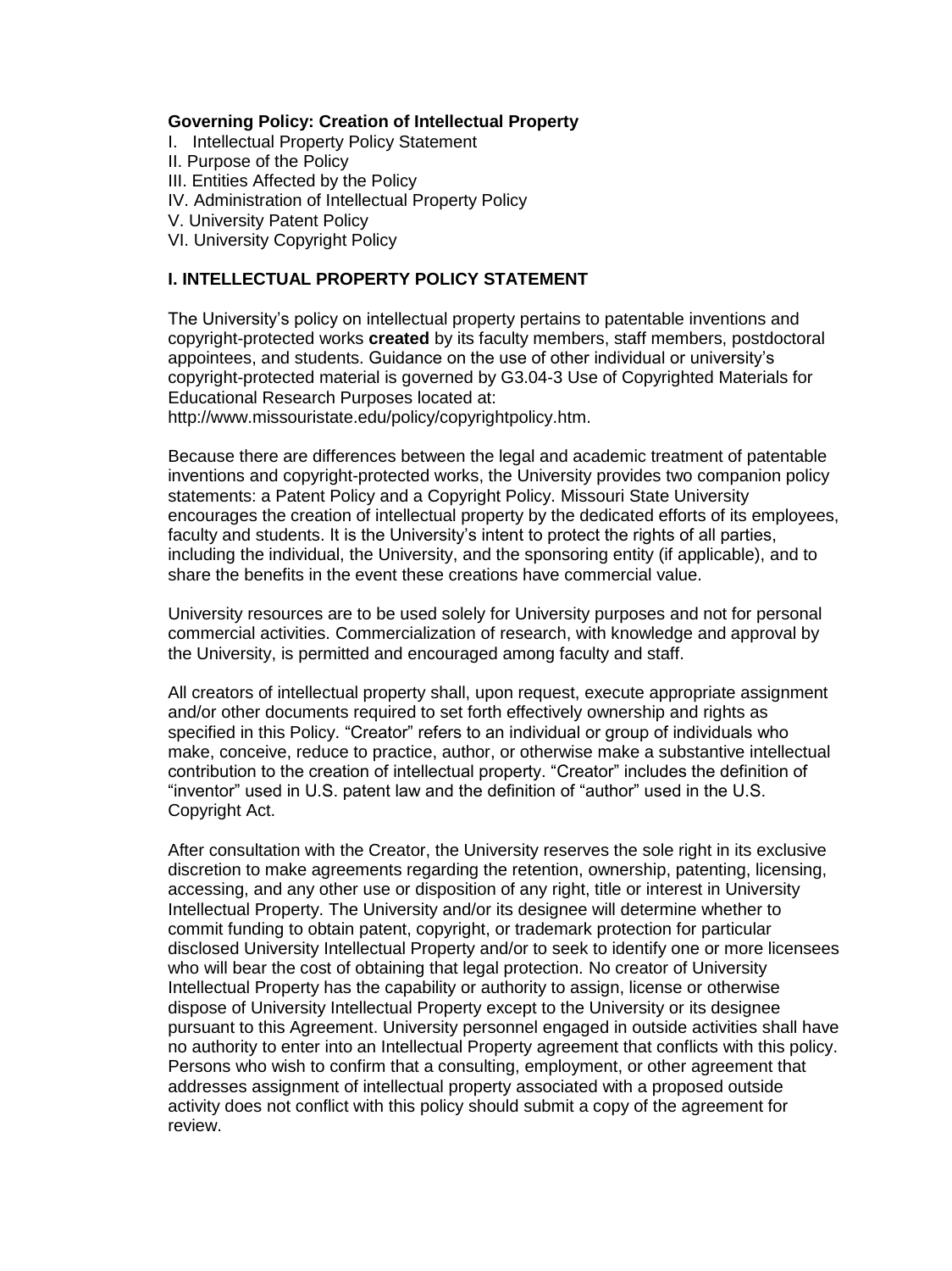This Policy shall be deemed a part of the conditions of employment for every employee of the University and a part of the conditions of enrollment and attendance at the University for all students. All individuals (whether or not employed by, compensated by or enrolled at the University) participating in a sponsored project and/or making significant use of University-administered resources shall accept this Policy unless an exception is approved in writing by the University.

Significant use of University resources may include: use of substantial funds received by the University through a contract or grant, use of funds allocated from internal discretionary pools, assistance of support staff outside of the inventor's department or unit (assistance of support staff from the inventor's department when such is assistance is greater than that normally provided others in the department). Significant use of University resources also may include use of shared research equipment or facilities.

The following, when customarily provided to researchers in their respective disciplines and units, generally are **not** considered significant use of University resources: salary, developmental assignment or award, library resources, computers, communications technologies, secretarial services, assigned offices and laboratories, and utilities, instructional technology (Mediasite), software (e.g. Respondus), or hardware, including use of University media production facilities. Developmental assignment or awards include Sabbatical Leaves, Summer Fellowships, and Faculty Research Grants which are internal awards of the University made on a competitive application basis; therefore, these are not considered significant use of University resources.

Outside activities authorized by the University for University faculty or staff remain subject to this policy to the extent that they involve or relate to the use of University resources. Employees engaged in external consulting work or business are responsible for ensuring that agreements emanating from such work are not in conflict with University policy or with the University's contractual commitments. Such employees should make their University obligations known to others with whom they make such agreements and should provide other parties to such agreements with a statement of applicable University policies regarding ownership of intellectual property and related rights. Employees of the University have no authority to enter into agreements inconsistent with this Policy.

Works created as assignments. Any work created by faculty, staff members, or student employees whenever such work is the product of their assigned tasks or is a reasonably expected product of their employment generally are subject to institutional ownership because they are either assigned tasks or reasonably expected outcomes of employment, **excluding** seated, online, and blended courses, individually or jointly developed. Course content, whether seated, online or blended, shall be owned by the Creator(s) unless the content was developed under a specific agreement or with the use of substantial University resources. Other individuals do not have a license to use course content for any other purpose, except as approved by University and Creator. Any license for the University to otherwise use course content or course materials developed by faculty Creator(s) shall be individually negotiated with those Creator(s). In addition, the University acknowledges that a limited number of professional staff members have certain prerogatives to set their own research, scholarly, pedagogical, or creative tasks.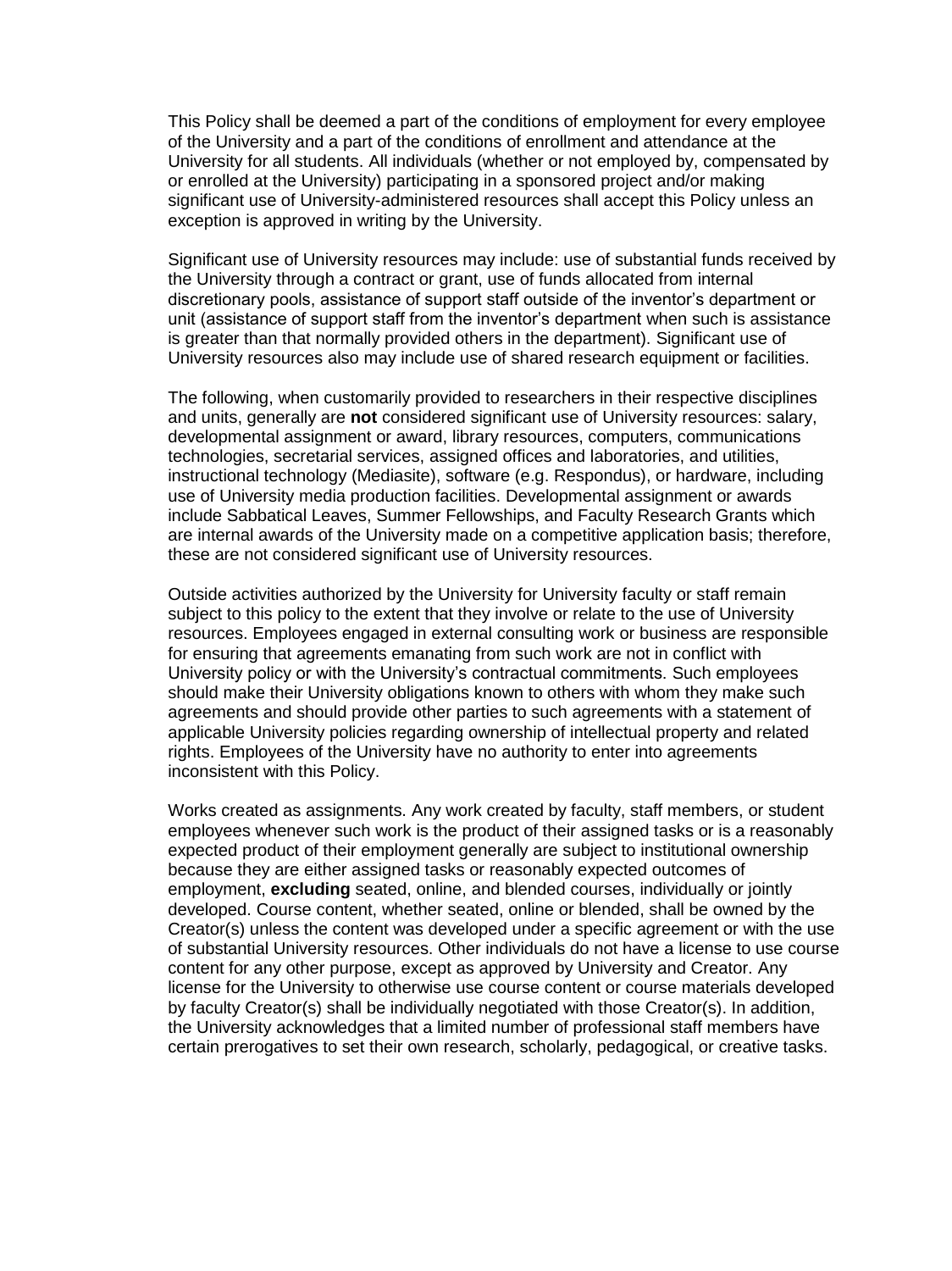Accordingly, the University is prepared to acknowledge personal ownership of works arising from these professional endeavors subject to other conditions of this policy. While the University acknowledges that generally a thesis or other written research product has intellectual property ownership with the student, the University has a license in the research product in those instances in which a faculty member at the University supervises and has contributed substantially to a thesis or laboratory working group. In such cases, any publication that arises from a thesis shall be put forward as a co-authored work by the student and the faculty member, unless the faculty member or Intellectual Property Committee agrees otherwise.

# **II. PURPOSE OF THE POLICY**

The primary purpose of this Intellectual Property Policy is to provide the necessary incentives and protections to encourage the discovery and development of new knowledge and its application and transfer for the public benefit, and to enhance the generation of revenue for the University and the creator(s).

The University is guided by the following objectives:

- A. To ensure that the educational mission (discovery, learning and engagement) of the University is not compromised;
- B. To optimize the environment and incentives for research and for the creation of new knowledge at the University;
- C. To bring the products of creative efforts into practical use for the public benefit as quickly and effectively as possible;
- D. To protect the interest of the people of Missouri through a recovery by the University of its investment in research; and
- E. To recognize and protect the interests of the public, of the individual creators of novel concepts, inventions and materials, of the University, and of the sponsors of research.

# **III. ENTITIES AFFECTED BY THE POLICY**

All individuals (whether or not employed by, compensated by, or enrolled at the University) who are members of the University community are subject to this policy.

# **IV. ADMINISTRATION OF INTELLECTUAL PROPERTY POLICY**

The University Intellectual Property Policy, comprising its Patent Policy and its Copyright Policy, shall be administered under the oversight of the Dean of the Graduate College (hereinafter referred to as "Dean"). The Dean shall appoint an Intellectual Property Committee. The role of the Intellectual Property Committee shall be to advise the Dean regarding intellectual property matters including, but not limited to, the resolution of disputes arising from the application of the policy; in addition, the committee shall advise the Dean of any need for altering the policy or its administrative implementation. In appointing members of the Intellectual Property Committee, the Dean shall seek to include members from all constituencies affected by the policy.

Trademarks and service marks are distinctive words or graphic symbols identifying the source, product, producer, or distributor of goods or services. Registration of trademarks or service marks, at the state or federal level, shall be approved by the appropriate campus or University level officer. Proceeds received from commercialization of a mark that is related to an intellectual property license will be shared with all creator(s) of the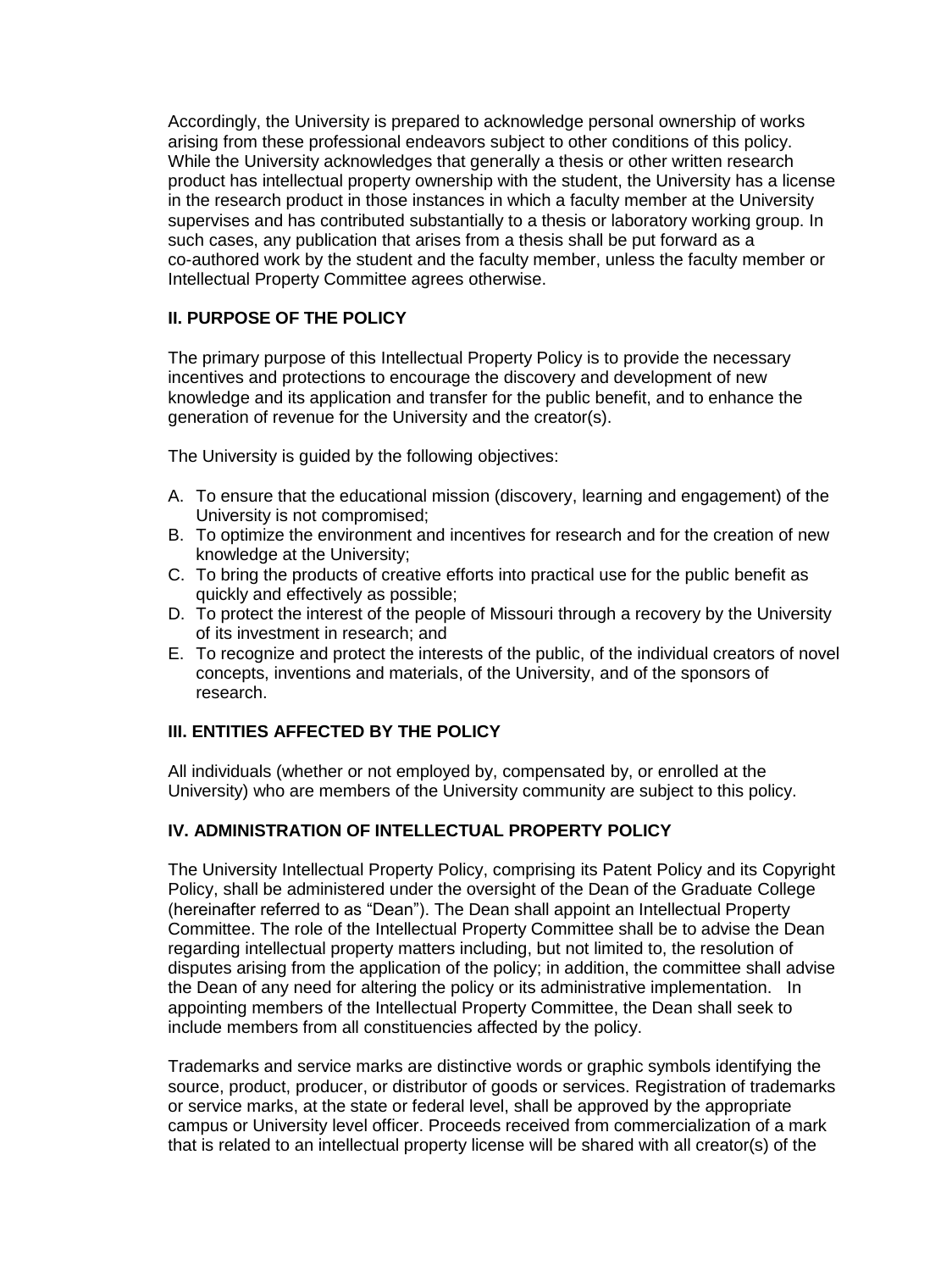associated property as specified below. Except as provided herein or unless subject to prior written agreement between the creator(s) and the University, the University will not share the proceeds from commercialization of a mark with the individual who created the mark.

This policy shall apply prospectively to all inventions and copyright works disclosed on or after the date of its approval, October 28, 2011.

### **V. UNIVERSITY PATENT POLICY**

A. Introduction.

1. Nature of a patent. Patent protection provides the owner with a limited period of time in which the owner can exclude others from making, using, offering to sell, or selling the invention. The resulting temporary exclusive rights to the invention can provide an incentive for a patent owner or a licensee to invest the resources required to advance the invention toward commercialization and use by the public. In return for offering temporary exclusive rights to the owner of a patent, a government requires the owner of the patent to make details of the invention available to the public in the patent document. Under United States law, the life of a patent extends 20 years from the date of application.

A patent is the grant of a property right by a government to the owner of an invention. Unlike copyright protections, patent rights do not follow automatically from the act of creation. The inventor or the patent's owner generally must request patent protection from the government of each country in which a patent is desired. The Patent Office in each country then will examine the application against its own laws and regulations and will–in due course–either deny or allow the grant of a patent in its jurisdiction. Because patent laws and associated administrative procedures are fairly complex, patent applications generally are prepared and prosecuted by specialists working on behalf of the inventor or owner.

2. Inventions eligible for patent protection. In the United States, an invention or discovery may be eligible for patent protection if it is a process, a machine, a manufactured object, a composition of matter, or a new use or improvement of any of the preceding. Courts have interpreted the patent statute (see [www.uspto.gov/main/patents.htm\)](http://www.uspto.gov/main/patents.htm) to extend to software-related inventions when there is some connection to a useful, concrete result and to biological substances when there is some evidence of human intervention. For example, isolated DNA sequences or their purified protein products can be patented because in their "natural" states they are neither isolated nor purified. New uses of "products of nature" also may be patented, as may genetic modifications of otherwise natural organisms.

If an invention meets the threshold eligibility conditions for patenting, it still must meet additional criteria in order to earn a patent. Under U.S. law, a patented invention must be useful, novel, not obvious, and supported by adequate information.

3. Nature of inventorship. To be named as an "inventor" on a patent, an individual must have made an original contribution to the conceptualization of the invention as it is defined in the patent. The aspects of a patent that assert the defining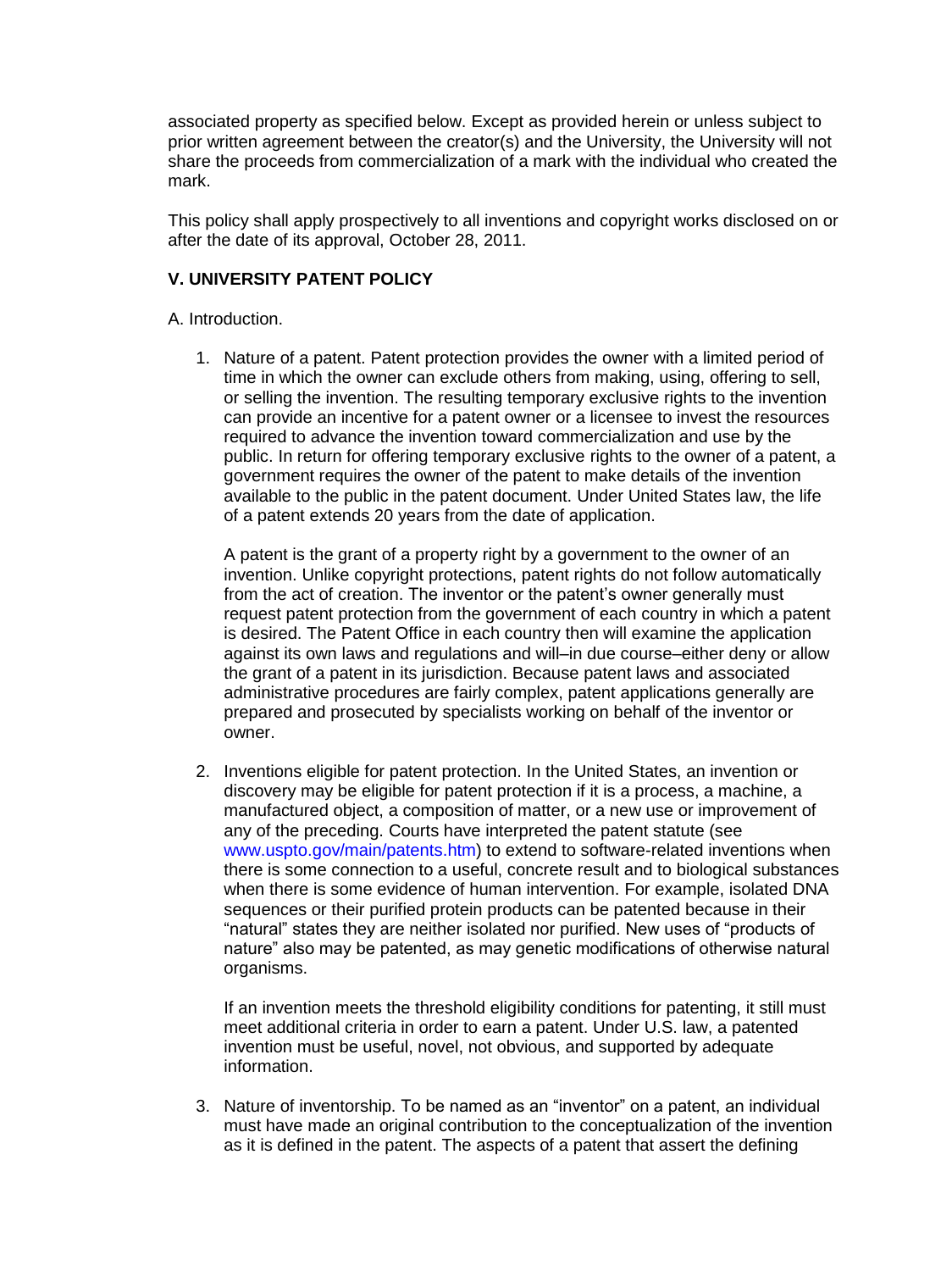elements of an invention are called the "claims" of the patent. If an individual has made a contribution to the conceptualization of any one defining claim of patent, then he or she is an "inventor" of the claimed invention. If any individual is responsible for all the claims of a patent, then he or she is the sole inventor of the patent. In any other situation, the patent will have more than one co-inventor. One is not an inventor if his or her contribution was limited to "reducing to practice" the conception of the invention.

4. Objectives of the University Patent Policy. The primary objective of the University Patent Policy is to enable the public to use and benefit from inventions originating at the University. In pursuing this objective, the University will seek to manage inventions in a way that advances the academic missions of the institution, including research and scholarship. The Patent Policy further provides a framework for the orderly transfer of academic inventions to the private sector in exchange for compensation to the institution as well as to individual inventors. In keeping with the University's academic objectives, the policy directs that portions of the institutional earnings from any patent will support research broadly across campus, research related to the patent, and administrative efforts to secure and manage additional patents.

#### B. Policy.

- 1. Summary of the Patent Policy. The University will assume ownership of patents on qualifying inventions made by its employees and appointees, except as stated in item V.B.4. In a limited number of situations, the University, through its designee, will assume ownership of patents on qualifying inventions made by students and institutional visitors. Earnings from patents subject to this policy will be distributed according to the provisions of this policy.
- 2. Applicability of the Patent Policy. The policy applies to inventions meeting either of the criteria below. For convenience, inventions meeting either of these criteria will be designated as "qualifying inventions." In the criteria below, "employees" includes faculty members, staff members, part-time employees, and student employees.
	- a. Inventions made by University employees or postdoctoral appointees in the course of their employment or appointment, or in a field or discipline reasonably related to the inventor(s)' field(s) of employment or appointment.
	- b. Inventions enabled by significant use of University resources when made by University employees, postdoctoral appointees, students whose inventive contribution did not arise from employment by the University, or institutional visitors not employed by the University.
- 3. Disclosure required. Any individual who believes that he or she has made, or contributed to the making of, a qualifying invention must disclose the invention in writing to the Dean for Graduate Studies and Research on the Invention [Disclosure Form](http://srp.missouristate.edu/assets/srp/Invention_Disclosure.docx) provided by the Office of Research and Sponsored Programs. The originating faculty, other employee, or student is the inventor.
- 4. University rights in qualifying inventions. The University shall assume ownership of patents to qualifying inventions. In order for the University to assume ownership, inventors subject to this policy shall assign to the University their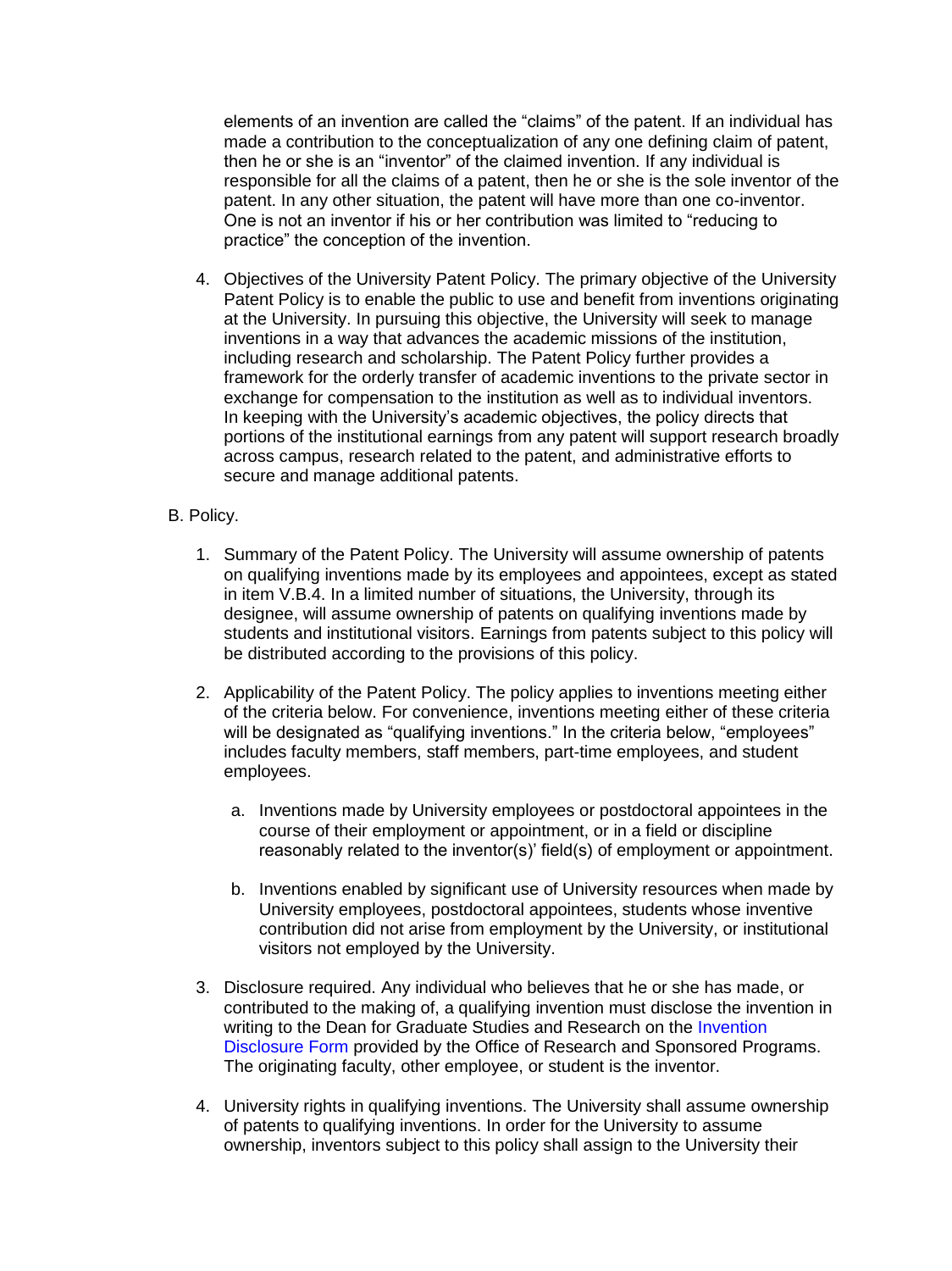entire right in the invention and shall provide reasonable assistance to the University in obtaining patent protection and in licensing the patent rights to others. In the case of qualifying inventions arising from federal research support, this assertion of ownership rights follows from federal law. In other contexts, the University's right to require assignment from its employees or appointees will be understood as a condition of employment or appointment. Similarly, the limited right of the University to claim ownership of patents in inventions made by students will be understood as a condition of enrollment, whereas the limited right of the University to claim ownership of patents to inventions made by institutional visitors will be understood as a condition of their access to institutional resources. Institutional visitors must acknowledge in writing their awareness of this policy before making use of institutional resources.

If the University informs in writing the University inventor(s) that it does not wish to file a patent application in any territory based on a disclosure by the inventor(s), the inventor(s) may request from the University an opportunity to take on the prosecution of the patent application. The inventor(s) may request that the University waive its rights to the invention in the territory(ies) in which the University has elected not to file. The University will not unreasonably deny such a request. However, any waiver of rights will be subject to the interests of any third parties, including, but not limited to, sponsors of the research leading to the invention. In addition, any waiver of the institution's rights in the patent application will expressly allow the University to continue to use the invention for research purposes and will be limited to the scope of the invention as disclosed and as used as a basis for the University's determination not to file an application in the territory(ies). The University's waiver of institutional interest in an invention may result in personal ownership of the invention by University inventor(s) who wish to conduct further research on the invention within the institution. Such inventor(s) should be mindful that use of personally owned patents in an institutional setting may create a conflict of interest requiring disclosure and management under the institution's policies pertaining to conflict of interest.

The University has approved an exception (POLICIES & PROCEDURES NO. 135-09, Updated and Approved July 31, 2009) for intellectual property associated with the research conducted with the Jordan Valley Innovation Center (Center for Applied Science and Engineering and Center for Biomedical and Life Sciences). Assignment of ownership rights of intellectual property developed through projects of the Roy Blunt Jordan Valley Innovation Center in collaboration with businesses may be assigned, at the discretion of the President of the University, to these businesses providing that such assignments are consistent with applicable laws and regulations of external organizations sponsoring these collaborations and the University Intellectual Property Policy, and that any such assignments acknowledge the contribution of University faculty, staff and students. The authority for negotiation and approval of these assignments of ownership rights are delegated through the President to the Vice President for Research and Economic Development. Nothing in this paragraph alters Paragraphs 1 and 3 or the other provisions of this paragraph of this policy.

5. Licensure of inventions assigned to the University. Consistent with the objectives of this policy and subject to the rights of any other parties, the University will seek diligently to license to others the right to use inventions under patents assigned to it.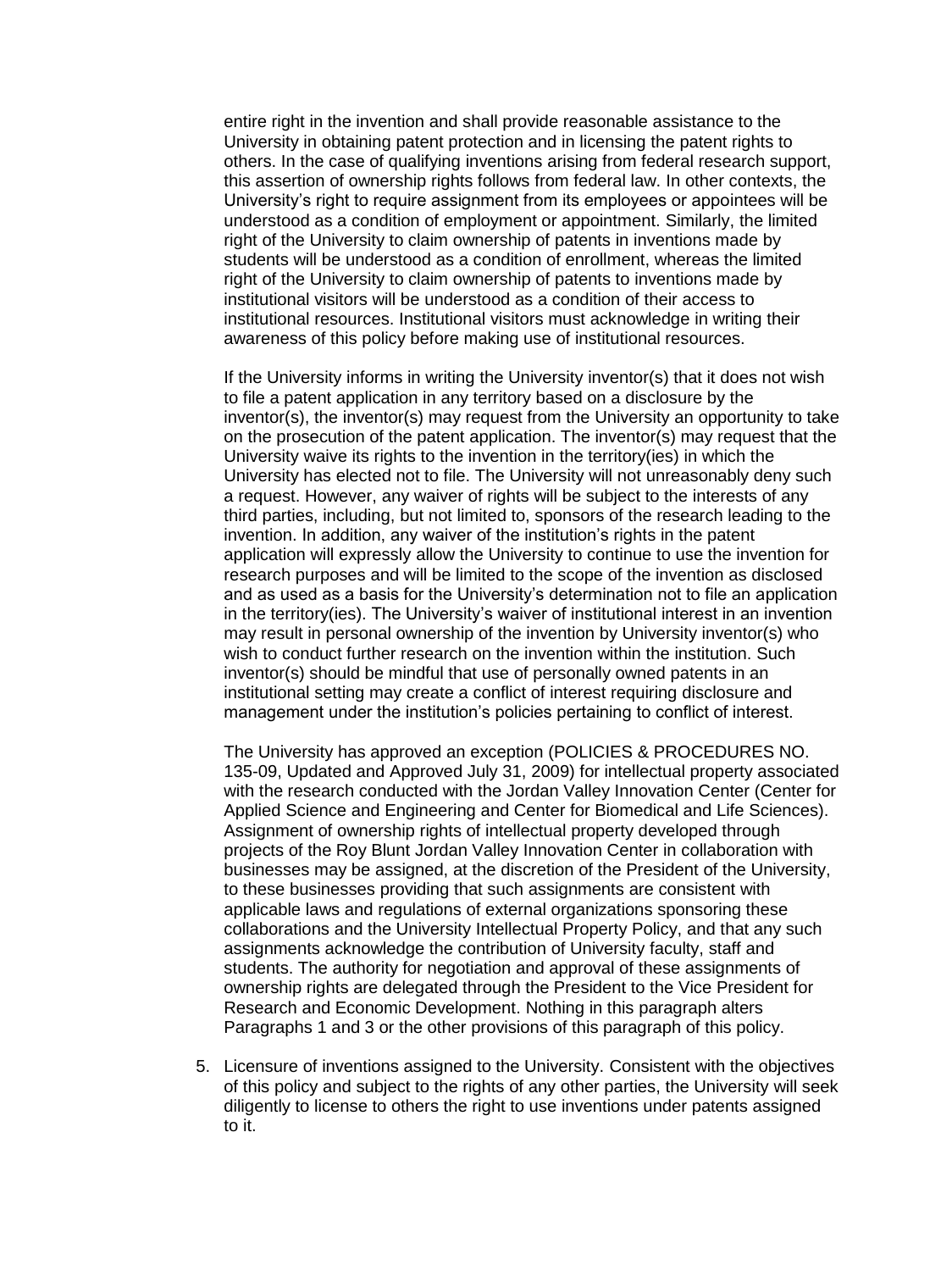- 6. Distribution of proceeds of licensure. The University shall receive all payments due under a license and shall distribute such earnings under the terms of this policy within 90 days from the end of the quarter in which the earnings were received. Prior to any distribution, the University shall recover any out-of-pocket expenses incurred in applying for the licensed patent(s), maintaining the licensed patents(s), or defending the licensed patent(s). Also prior to any distribution under this policy, the University shall make any payments to others required by agreements, including but not limited to inter-institutional agreements for the management of jointly owned patents. Gross University earnings, less its out-of-pocket expenses, less payments required to others, are designated as "distributable income." Distributable income shall be allocated as follows:
	- a. The first \$50,000 of distributable, cumulative income earned under a single license will go to the inventor(s).
	- b. After the first \$50,000 is distributed to the inventor(s), any further distributable income will be allocated as follows unless income in any fiscal year triggers the conditions below:
		- (i) 40% of distributable income to inventor(s)
		- (ii) 40% of distributable income to the University
		- (iii) 20% of distributable income to the department from which the invention arose

When more than one University inventor is named on any licensed patent, the inventors will receive equal portions of the share of distributable income allocated to that patent unless there is a modifying written agreement signed by all inventors and approved by the University.

If an inventor is appointed in more than one department, the related departmental shares will be equivalent to the share each contributes to the inventor's salary. If the appointing departments are in different colleges, the related collegiate shares will be pro-rated on the same basis as the departmental shares. From time to time, it may be appropriate to allocate a portion of income otherwise granted to an academic department to an organized research unit. Any share granted to a "center," "institute," or other similar, formally acknowledged organized research unit will be determined by the Dean after consultation with the organization's director as well as relevant academic officers. In making any such determination, the Dean should consider the optimal means of advancing research at the institution.

- C. Administration of the Patent Policy.
	- 1. Patent Advisory Group. The University Intellectual Property Policy, of which this Patent Policy is a component, shall be administered under the oversight of the Dean. The Dean shall be advised on matters pertaining to the Patent Policy by the Patent Advisory Group, a subcommittee of the University Intellectual Property Committee. The Intellectual Property Committee, the responsibilities and composition of which are set forth above in Paragraph IV of the University's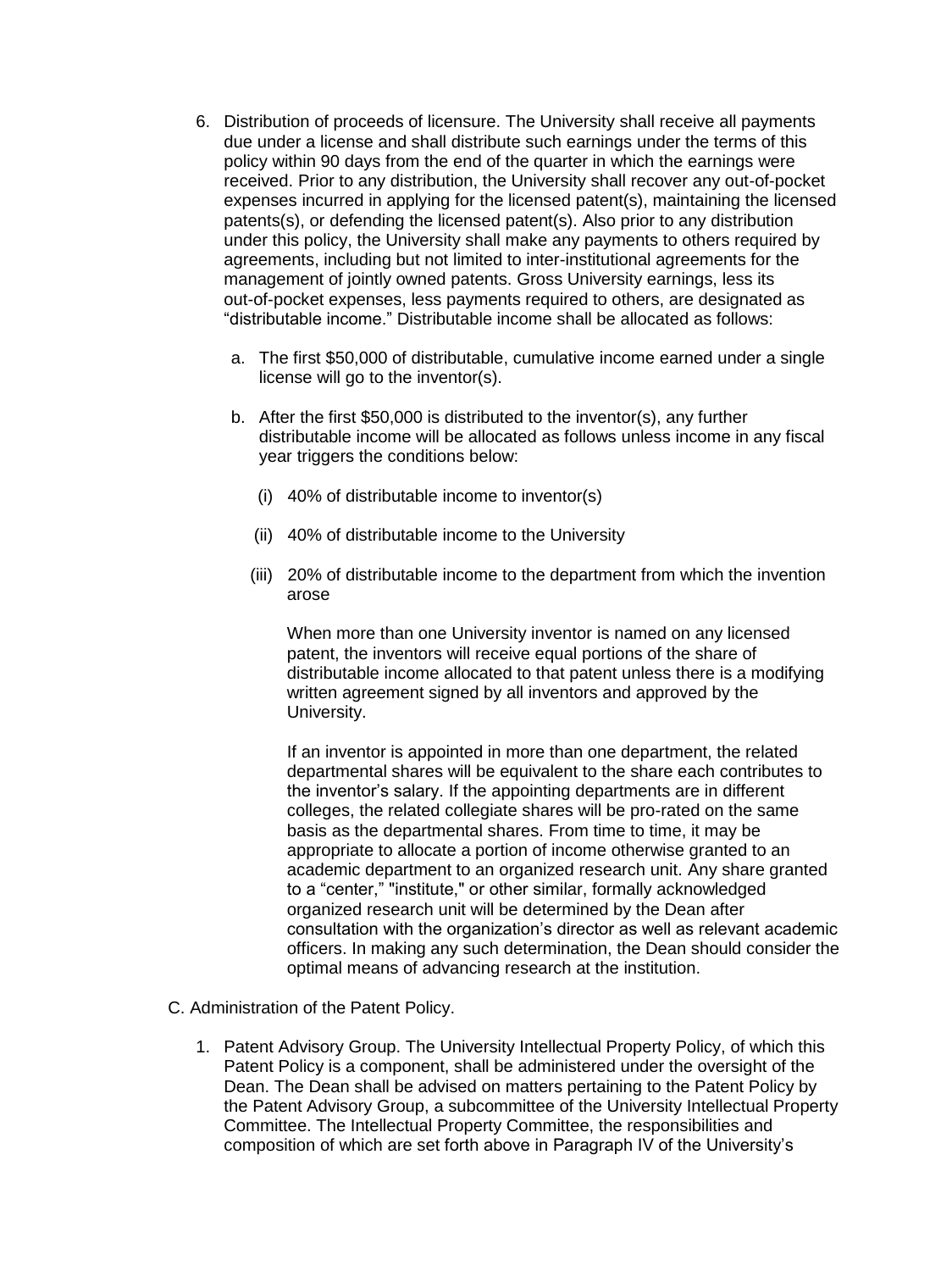overarching Intellectual Property Policy, shall be appointed by the Dean, who also shall designate those of its members who will comprise the Copyright Advisory Group.

The role of the Patent Advisory Group shall be to advise and make recommendations to the Dean regarding patent matters, including, but not limited to, the following:

- a. Determine the value of proceeding for a patent.
- b. Resolve disputes concerning the application and interpretation of the Patent Policy;
- c. Suggest Amendments to the Patent Policy resulting from technological and legislative changes affecting patent; and
- d. Make changes to administrative procedures involved in the implementation of the Patent Policy.

In addition, the Patent Advisory Group shall provide a forum to which faculty, staff, and students may refer questions and recommendations about the Patent Policy. Further, the Patent Advisory Group may advise the University on the disposition of selected invention disclosures.

The day-to-day administration of the Patent Policy will be performed under the supervision of the Dean.

2. Appeal process. Within 14 calendar days of the Patent Advisory Group's decision, any University faculty member, staff member, postdoctoral scholar, or student who believes he or she is adversely affected by any action or non-action of the Patent Advisory Group pursuant to the Patent Policy may request in writing the Group reconsider such action or non-action in writing to the Dean, who shall consult with the Patent Advisory Group in considering the request for reconsideration. The resulting decision of the Dean may be appealed in writing to the President of the University within 10 calendar days of the Dean's decision. Where the action or non-action forming the basis for the dispute is that of the Dean rather than the Patent Advisory Group, appeal may be made in writing directly to the President of the University.

The foregoing process does not preclude the use of either informal means to resolve the dispute or applicable grievance procedures normally available to the individual based on his or her University status.

#### D. Examples.

1. Case Patent (P)1: Working in her chemistry laboratory, faculty member A of the Department of Chemistry develops a synthesis protocol for a novel compound that has potential for industrial applications. A patent literature search reveals no competing patent and the University invests \$16,000 in the process of gaining a patent. Faculty member A is the inventor [V.A.3.] and the University assumes ownership of the patent [V.B.1.] and [V.B.4.] Company Z negotiates with the University for an exclusive license for use of this patented protocol. This agreement includes (a) an understanding that Company Z will make reasonable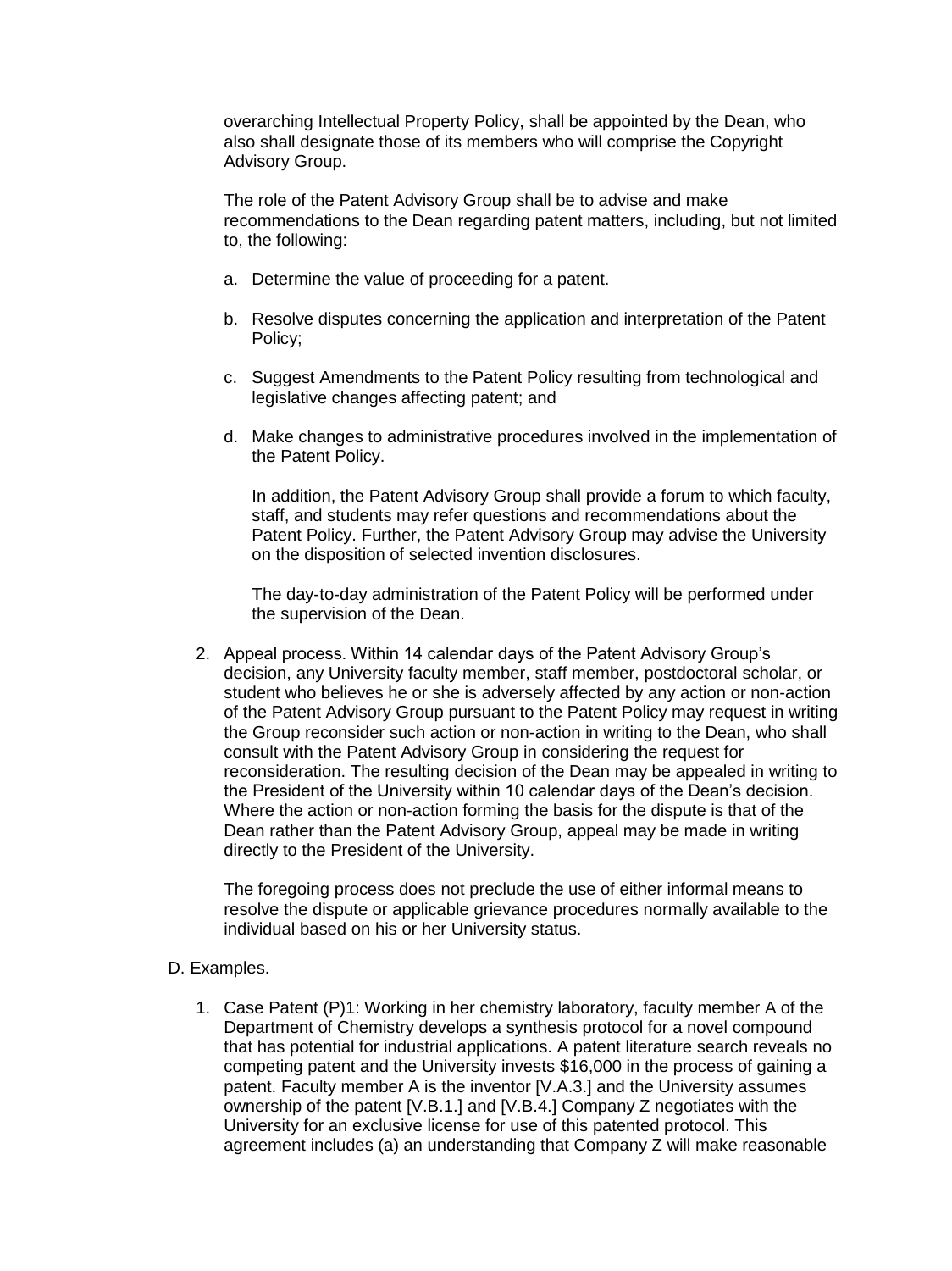efforts to develop a marketable product based in part on the patent, and (b) for use of the license the Company will pay the University \$5,000 annually or 3% of the net profit from product sales, whichever is greater.

- Year 1 after licensure Company Z has not produced a marketable product, but the \$5,000 fee is paid to the University. The income funds are retained by the University. [V.B.6.]
- In Year 2 Company Z has marketed a product and makes royalty payments of \$25,000 to the University. The University retains \$11,000 to recoup the initial expense of filing the patent. The remaining \$14,000 is distributed to Faculty Member A[V.B.6. and V.B.6.a]
- Company Z pays the University \$70,000 royalty in Year 3. Faculty member A receives \$36,000. The remaining \$34,000 is distributed 40% to Faculty A, 40% to the University, and 20% to the Department of Chemistry [V.B.6.b.(i-iii)]
- 2. Case P2: In the course of his Limnology research, Faculty member B of the Department of Biology develops a unique sampling device. A significant portion of the work was accomplished while B was funded by a University competitively awarded Summer Fellowship. A scientific instrument company is interested in this device. The University applies for a patent and subsequently licenses the right to produce this device to this company. [V.B.5.] Faculty member B will receive royalties after the patent costs have been recouped. [V.B.6.] The salary of the Summer Fellowship is *not* considered a University cost to be recouped, since the Fellowship is a regular aspect of employment offered in competition to other faculty. [I]
- 3. Case P3: Faculty Member C, a molecular biologist and member of the Department of Agriculture, isolates and characterizes a gene promoter DNA sequence from crop Z. Faculty C reveals her work and seeks to have the University apply for patent protection on the promoter DNA sequence and its applications she has demonstrated in her laboratory. After evaluation of the "invention" and the probability of monetary returns that might result, the University determines not to seek patent protection. The faculty member is not happy with this decision and insists that there would be good value in a patent. She requests a release acknowledging she can pursue a patent as the owner and inventor. The University provides, in writing, the requested release of ownership, including a statement holding the University harmless in the case of any deleterious applications of this DNA. [V.B.4] The faculty member pays the filing cost of the patent process. The University has no future claim to proceeds that may be derived from the patent.
- 4. Case P4: Faculty member D makes an invention while working under the terms of a federal research grant. The University assumes ownership of the related patent. [V.B.2.a and V.B.4]
- 5. Case P5: Faculty member E is an acknowledged expert in cancer therapy. Working at her desk at home on Saturday, she designs a chemical compound that may fight non-Hodgkin's Lymphoma. The University assumes ownership of the related patent. [V.B.2.a and V.B. 4]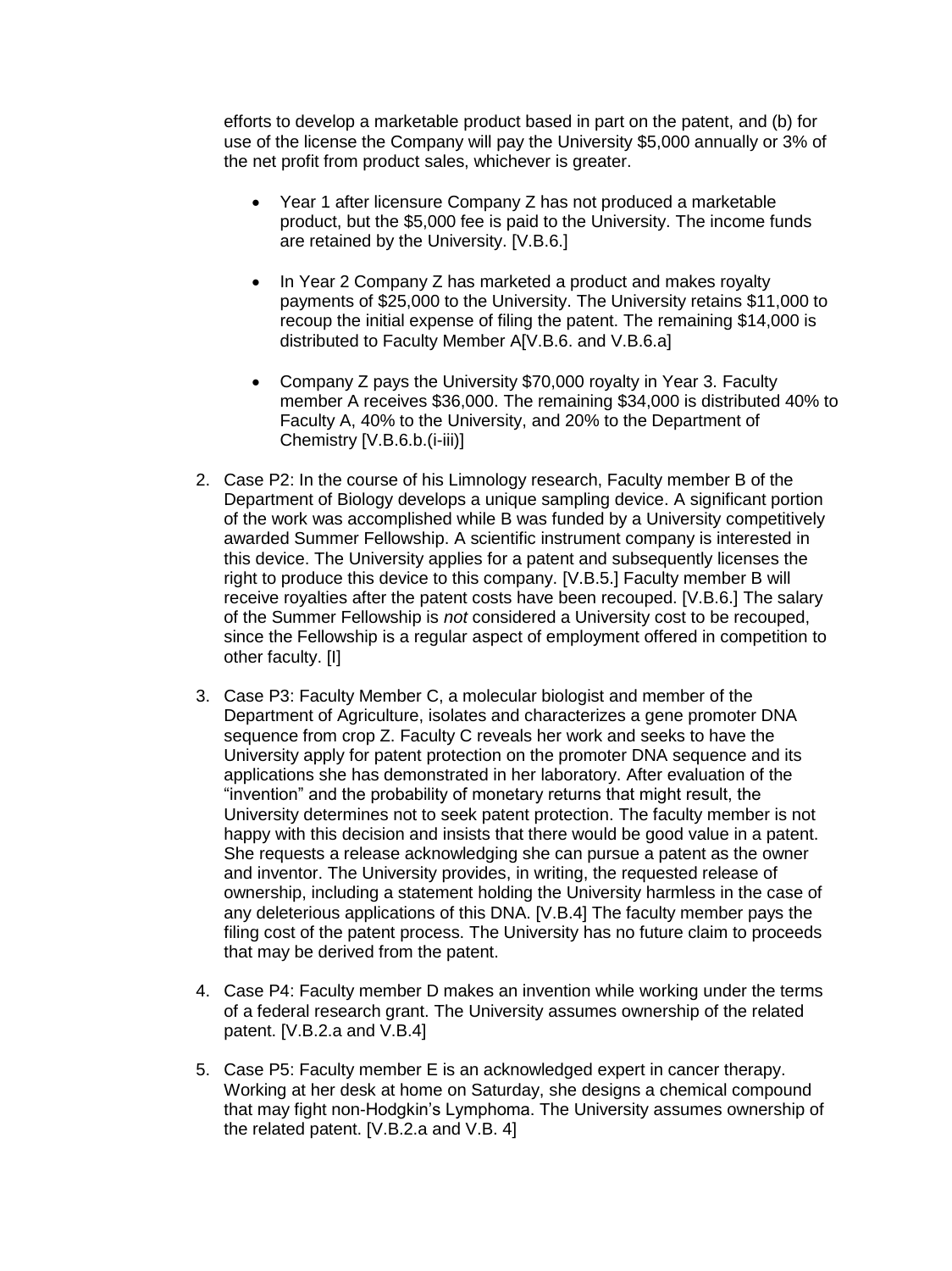- 6. Case P6: Staff member F is employed by the University to fabricate medical devices. Working in his garage on Saturday, F invents a unique spray head that has potential applications for efficient pesticide applications. The University may not assume ownership of the related patent and the Staff member F is free to seek a patent on his own. [V.B.2.a and V.B.4.]
- 7. Case P7: G is a researcher spending a year-long leave at the University. G is not an employee of the University but is assigned a laboratory at the University and is provided access to University research equipment. Working in a University laboratory, G invents a device for detection of extremely small airborne quantities of a toxic chemical. The University will have ownership of the related patent. [V.B.1, V.B.2.b. and V.B.4] Note that prior to beginning his leave at MSU, G should have acknowledged in writing his awareness of the University's Patent Policy. [V.B.4]
- 8. Case P8: As a result of a class assignment, Student H invents a novel method of manufacturing a fire retardant compound. The University's review of H's obligatory disclosure determines that H did not make significant use of University resources in making the invention. The University may not assume ownership of the related patent. [V.B.2.b]
- 9. Case P9: Working on her dissertation in her adviser's laboratory and with regular mentoring of her advisor, Student I invents a novel method for the manufacture of a pharmaceutical agent. Review of I's obligatory disclosure determines that I *did* make significant use of University resources in making the invention. The student and the advisor are both listed as inventors, given the significant input provided by the advisor. The University assumes ownership of the related patent. [V.A.3 and V.B.2.a-b]
- 10. Case P10: Faculty member J makes an invention in collaboration with a colleague at another University. By application of its own patent policy, the employer of J's collaborator has an ownership right in the resulting patent because of the collaborator's inventive contribution. Similarly, the University has an ownership right in the resulting patent as a result of J's inventive contribution. The University and the employer of J's collaborator enter an inter-institutional agreement specifying that the joint ownership rights shall be licensed together and that any earnings from such a joint license will be divided equally. In the event the University is designated in the inter-institutional agreement as the manager of the jointly owned patent, it would receive earnings attributable to both parties. After out-of-pocket expenses are recovered, the University would disburse to its partner University its share of earnings, with the retained remainder treated as distributable income under this policy. [V.B.6]

# **VI. UNIVERSITY COPYRIGHT POLICY**

A. Introduction.

1. What is copyright? A copyright is a form of intellectual property protection provided by law for certain original works including written works, software, and selected audio, visual, or performed compositions. More detailed information on copyrights is available at [http://www.copyright.gov.](http://www.copyright.gov/)

The copyright protects the particular form of expression rather than the subject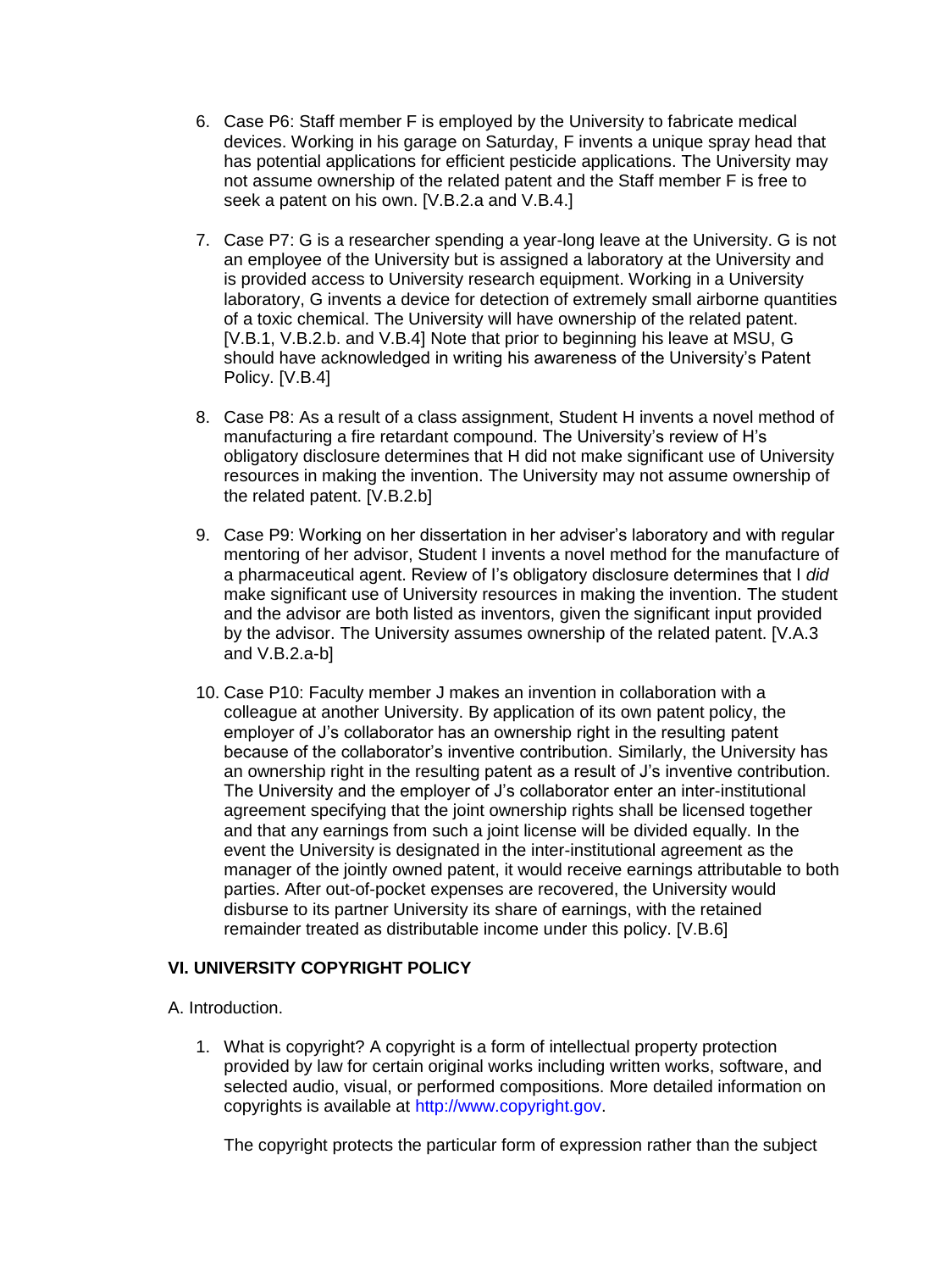matter or content of the work. One cannot copyright an idea, only the particular expression of the idea. Unlike patent protection, copyright protection exists from the time an original work is created and vests immediately when the work is fixed in a "tangible medium" for the first time. Such tangible media might include paper, a computer disk, or granite.

Holding a copyright allows the owner certain exclusive prerogatives including the right to reproduce and distribute the protected material, the right to prepare derivative works based on the protected material, and (in the case of various artistic works) the right to display or perform the protected work. The owner of a copyright may convey to others all or some of the rights inherent in the copyright. For example, the owner of a copyright may "assign" all interest in the protected material to another. Alternatively, the owner of a copyright may grant a limited permission that allows another to use the protected material. In some cases, the owner of a copyright may grant a license to another that specifies the nature of any permitted uses of the copyright material.

- 2. Importance of an academic copyright policy. Members of the University community–faculty, staff, and students–create each day large volumes of material that are subject to copyright protection. These various creations include such dissimilar works as scholarly monographs and journal articles, musical compositions, novels, textbooks, lectures, class outlines, poems, administrative software, dances, paintings, experimental software, promotional brochures, administrative correspondence, sculptures, multimedia teaching materials, videotapes, and policy documents. Many of these works have various functions and origins within the academic context. Some works arise directly from the pursuit of scholarly or creative activity and serve to convey the results of these activities; other works do not. Because copyright law and its policy-based application at the University will attribute both ownership rights and the associated rights to control subsequent uses of the protected works, an academic copyright policy must carefully balance a number of important objectives. These objectives must accommodate the various functions and origins of copyright works created at the institution.
- 3. Objective of the University Copyright Policy. The objective of the University's Copyright Policy is to advance the mission of the University by:
	- a. Encouraging and supporting the exercise of academic freedom, innovation, and creativity;
	- b. Structuring the rights of ownership and the rights to use copyright materials created by members of the University community in a way that:
		- (i) Enables the timely dissemination of materials resulting from the scholarship, teaching, research, and creative activities of faculty, staff, and students;
		- (ii) Permits the University to retain a copyright in and/or use materials created by members of the University community under certain circumstances;
		- (iii) Permits the University to meet contractual obligations to outside entities; and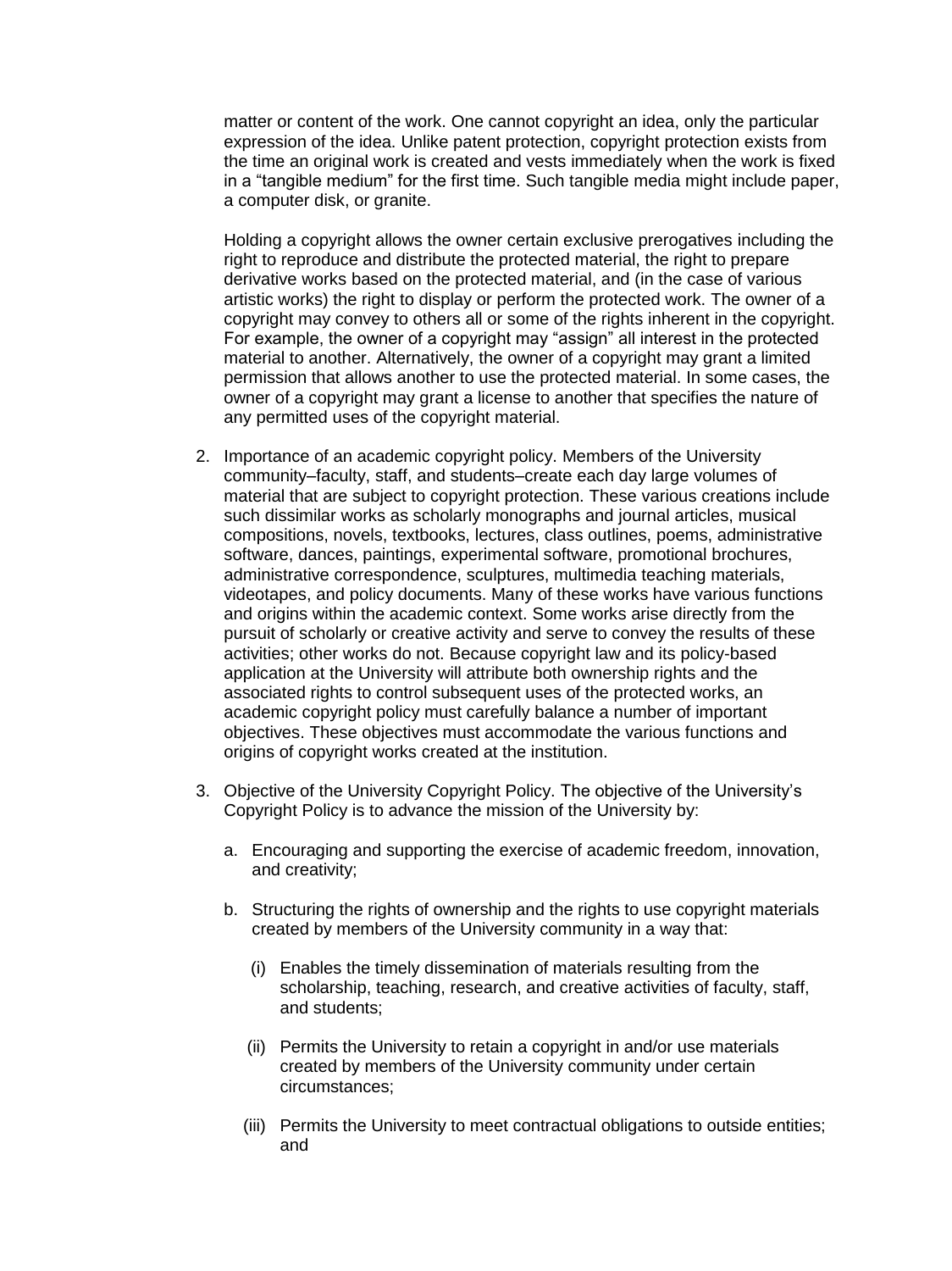- (iv) Accommodates and is consistent with related University policies.
- c. Assuring compliance with applicable laws and regulations in the management of copyright materials.
- B. Policy.
	- 1. Summary of the Copyright Policy. In order to meet the preceding various objectives, this policy allocates the ownership of copyrightable works created by faculty, staff, and students. Consistent with academic tradition and the expressed desire to encourage dissemination of the results of scholarship and research, the University agrees that in most cases, individual creators of copyrightable works of scholarship, research, or pedagogy, as well as creators of original works of art and literature, typically will hold personal copyright ownership of those works. The policy also specifies a limited body of works that will be owned by the University. In some cases, "individual" ownership might be distributed over a group of joint authors or creators. In other cases, an individual or group of individuals might hold joint ownership with the University. Guidance on the use of other's copyrighted material is contained in the Missouri State University Copyright Use Policy.
	- 2. Application of the Copyright Policy.
		- a. Individual ownership of copyrights. The University does not claim ownership of copyright in pedagogical, scholarly, artistic, or research works regardless of the mode of expression except when a work is described in section [VI.B.2.b.] below. Therefore, in those instances where the University does not claim ownership of a copyright, the copyright will be owned by those defined as authors or creators under copyright law unless there is a contrary contractual or statutory obligation. This disclaimer of University ownership interest in copyright materials applies to faculty and staff employees of the University, postdoctoral scholars, and to students when the works are created in the course of their educational pursuits. However, for works created by a student solely in the course of the student's employment by the University, the University may claim ownership if section [VI.B.2.b.(v)] applies. The University claims no ownership of copyright in any work created outside the scope of any employment within the University. By way of illustration, see [VI.D.4-6] below, Cases C4 through C6.

The University understands that academic authors may be asked to assign to a publisher the personal copyright ownership in works treated in this section of the policy. The University encourages academic authors to seek to retain such personal ownership in the articles and reports they publish in scholarly journals and equivalent publications. University policy does not encourage academic authors to seek to retain personal ownership in published works when doing so would not be feasible or when efforts to retain personal ownership would impede eventual publication of the work. The University is prepared to assist faculty members, staff members, students, and postdoctoral appointees wishing to retain personal ownership of works that may be published in scholarly journals and the like.

b. University ownership of copyrights. The University has ownership, or the right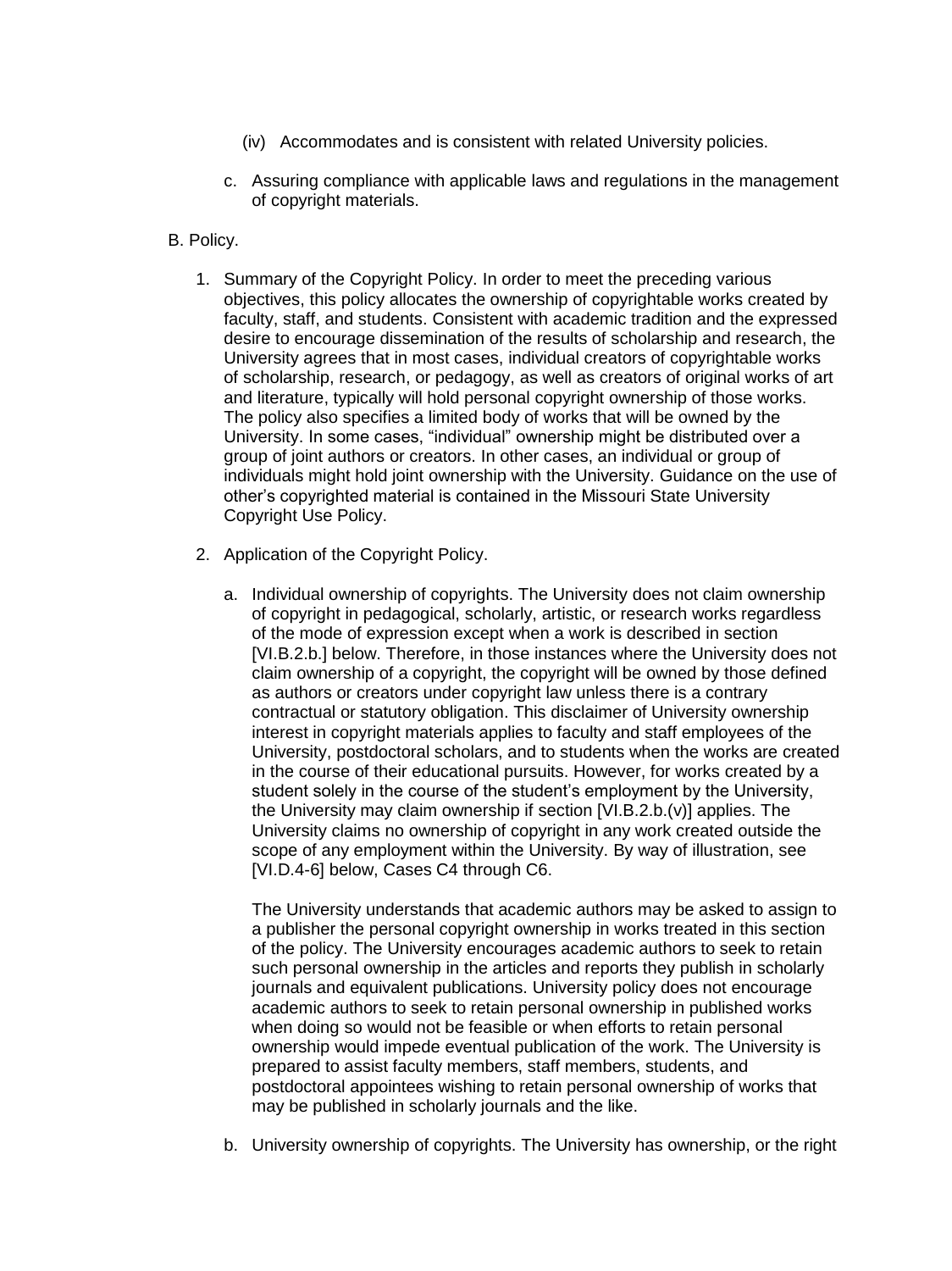to obtain ownership by assignment, of copyright in:

- (i) Any particular and identifiable work created pursuant to either an oral or written agreement between the creator and the University (see [VI.D.7] Case C7);
- (ii) Works created in the context of carrying out administrative duties for the University (see [VI.D.9] Case C9);
- (iii) Any work created by a team of faculty, staff, postdoctoral scholars, and/or students of such size or over such an extended period of time that determination of a discrete number of creators would be impossible, impractical, or potentially unfair (see , [VI.D.10] Case C10);
- (iv) Any work created under the terms of a contract or other binding agreement with an entity, other than the University, when such contract or agreement requires University ownership of the work (see , [VI.D.11] Case C11);
- (v) Any work created with a significant use of University resources as outlined in Section I, Intellectual Policy Statement, above.

For these purposes: The University may determine that it has an ownership interest in a particular copyright work developed with grant or contract funding when creation of the specific work in question was an identified objective of the grant or contract. Given this rationale, specific journal articles, monograph, or textbooks arising from grant or contract funding commonly would not be construed as identified objectives of the grant or contract but would be treated as academic benefits of having worked under grant or contract funding. In the event that creation of a copyrighted work, such as a textbook, is an identified objective of a grant or contract, the institution will make a reasonable accommodation with the author consistent with established academic tradition.

In any case where the University has the right to ownership under the provisions of this policy, the University may require all persons who are employed by the University and who might otherwise have a potential claim to such work to execute a document as a condition of their employment in which they 1) state they have no rights to the work, or 2) assign to the University those rights they may hold. Any University employee who makes an assignment of a work to the University can request and will be granted a non-exclusive royalty-free license to reproduce, adapt, perform, or display the assigned work for his or her own scholarly, research, or creative purposes.

- (vi) For cases not covered by VI.2.B.2.B.(i)-(v), ownership and exclusive rights to license for course materials created by an individual will reside with the creator except as follows: For course content developed for a course for which the usual practice is to share such course content among two or more instructors (e.g., for multi-section laboratory courses), the creator will maintain ownership of the copyright but the University will retain a license for its use within the University.
- c. Disclosure. Personally owned copyright works subject to [VI.B.2.a.] of this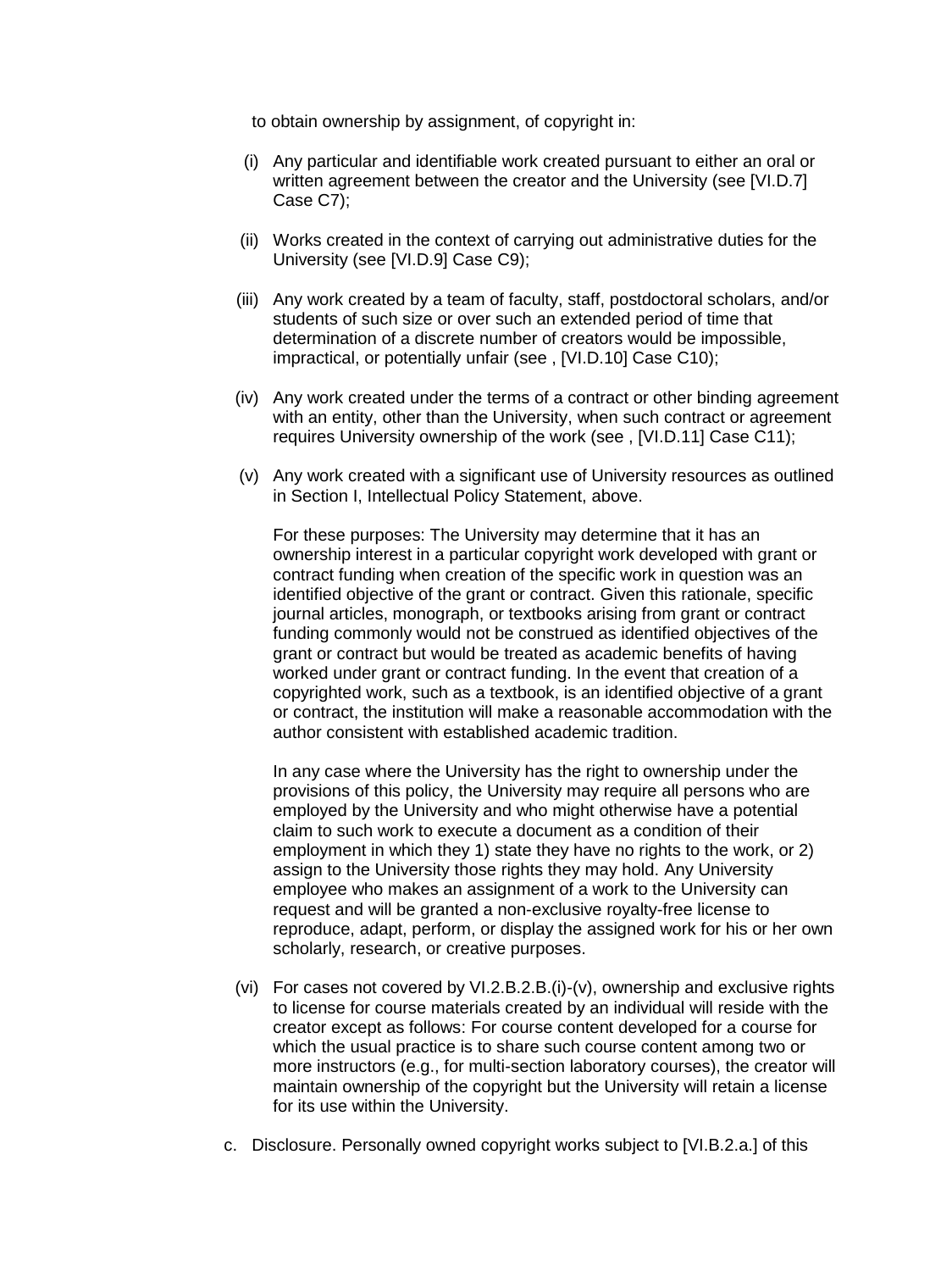policy need not be disclosed. However, certain works created subject to [VI.B.2.b.(iv)] of this policy should be disclosed. The creator of any work in which the University may have an ownership interest under [VI.B.2.b.(iv)] of the Copyright Policy shall disclose the work promptly in writing to the University using the disclosure form provided by that group. Such disclosure shall be made as soon as possible when any of the following criteria apply: 1) a third party has a contractual basis for asserting a right to use the work (e.g., as a consequence of a sponsored-research agreement); 2) a third party has expressed interest in obtaining rights to use the work; 3) the creator(s) of the work believe that a third party could become interested in obtaining rights to use the work if made aware of an opportunity to do so; 4) the creator(s) of the work wish to assert personal copyright ownership in the work and so wish to request an institutional determination of their personal standing under the terms of this policy.

In those cases when a disclosure is made in order to request a determination of copyright ownership, the University will provide a copy of the disclosure to the Dean and to the appropriate academic and/or administrative official(s) (department head, dean, or other supervisor) familiar with the circumstances in which the work in question was created. Such official(s) then in turn will provide any available information relevant to the questions of copyright ownership, rights to any proceeds, and other issues deemed relevant to the situation and prepare an assessment for the Dean. The final determination on these questions shall be the responsibility of the Dean, subject to the right of the creator(s) to appeal any such determination to the President of the University as provided in [VI.C.1.] below. Upon final resolution of the issues raised by the disclosure, the creator(s) and the University, where appropriate, will execute such agreements as are necessary to document clearly the rights and responsibilities of the parties.

d. Distribution of income. The University shall receive all payments due under a license and shall distribute such earnings under the terms of this policy within 90 days from the end of the quarter in which the earnings were received. Prior to any distribution the University shall recover any out-of-pocket expenses incurred in applying for the licensed copyrights(s), maintaining the licensed copyright(s), or defending the licensed copyright(s). Also prior to any distribution under this policy, the University shall make any payments to others required by agreements, including but not limited to inter-institutional agreements for the management of jointly owned copyrights. Gross University earnings, less its out-of-pocket expenses, less payments required to others, are designated as "distributable income." Distributable income shall be allocated as outlined below. For clarity, please note the following: 1) The distribution protocols outlined do not apply to personally owned copyright but only to copyrights owned by the University on behalf of the institution; 2) in order to qualify for a share of distributable income allocated to "author(s)," an individual must have held a mutually acknowledged ownership interest in the copyright to the subject work and must have assigned any legitimate copyright ownership he or she held to the University; 3) in the event that no authors have assigned personal copyright ownership to the University, no author(s)' share will be allocated. In this case, all distributable income shall be allocated pro rata to the other recipient groups under [VI.B.2.d.(ii)] below:

(i) The first \$50,000 of distributable, cumulative income will go to the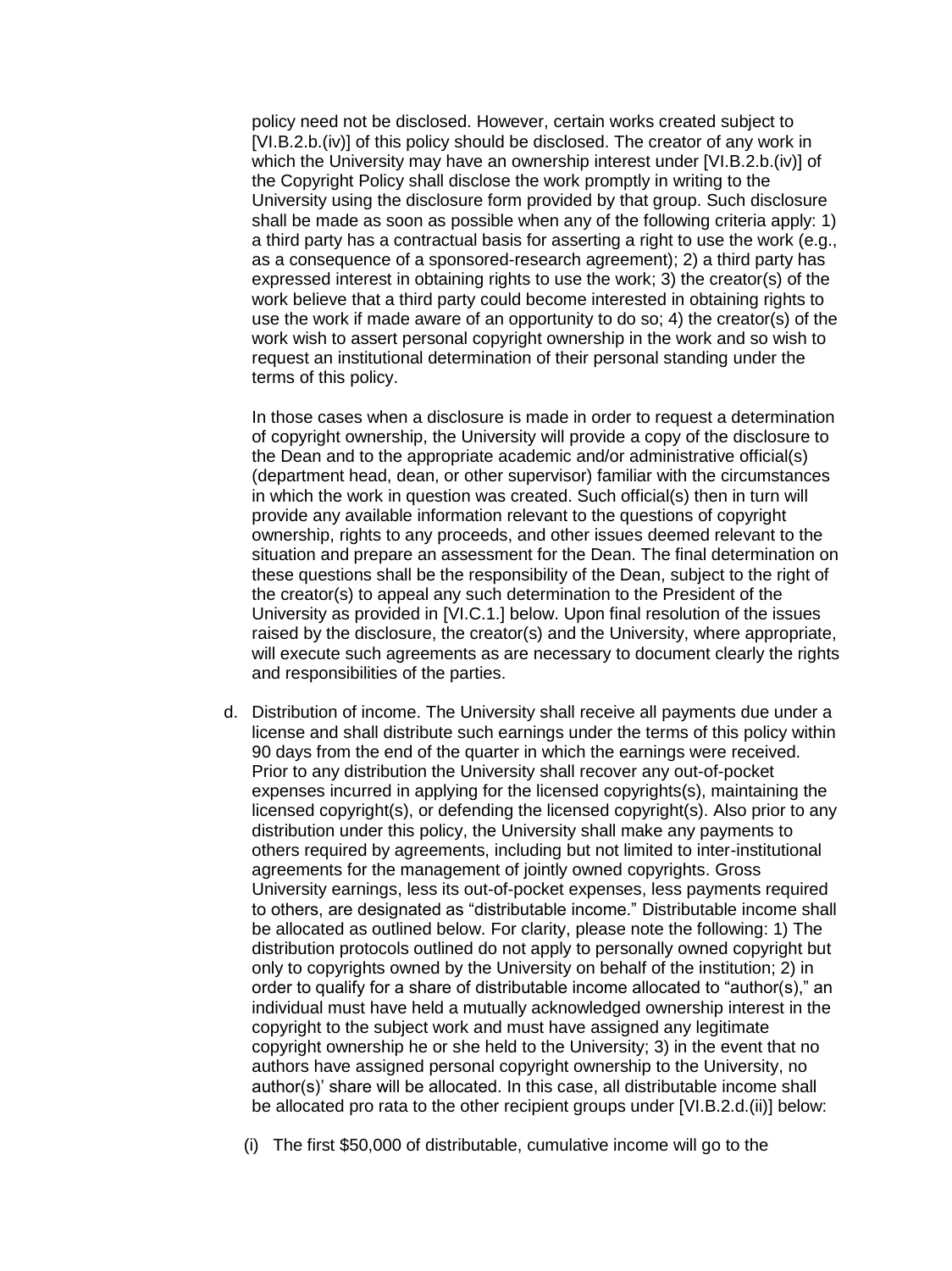author(s).

- (ii) After the first \$50,000 is distributed to the author(s), any further distributable income will be allocated as follows unless income in any fiscal year triggers the conditions below:
	- (a) 40% of distributable income to author(s)
	- (b) 40% of distributable income to the University
	- (c) 20% of distributable income to the department from which the copyright arose
	- (d) Handling copyright works that may be subject to patent protections. Certain works–particularly software–are subject to both copyright protection and patent protection. In the event that a work created at the University is subject to both copyright protection and patent protection, a finding under this policy that copyright to the work will be owned by the author or authors will not obviate the University's right to claim ownership in any associated patent or patents. The University's rights in patentable inventions are defined in the University Patent Policy (see [V.B.4.] above).
- C. Administration of Copyright Policy.
	- 1. Copyright Advisory Group. The University Intellectual Property Policy, of which this Copyright Policy is a component, shall be administered under the oversight of the Dean. The Dean shall be advised on matters pertaining to the Copyright Policy by the Copyright Advisory Group, a subcommittee of the University Intellectual Property Committee. The Intellectual Property Committee, the responsibilities and composition of which are set forth above in Section IV of the University's overarching Intellectual Property Policy, shall be appointed by the Dean, who also shall designate those of its members who will comprise the Copyright Advisory Group.

The role of the Copyright Advisory Group shall be to advise and make recommendations to the Dean regarding copyright matters, including, but not limited to, the following:

- a. Resolution of disputes concerning the application and interpretation of the Copyright Policy;
- b. Amendments to the Copyright Policy resulting from technological and legislative changes affecting copyright; and
- c. Changes to administrative procedures involved in the implementation of the Copyright Policy.

In addition, the Copyright Advisory Group shall provide a forum to which faculty, staff, and students may refer questions and recommendations about the Copyright Policy.

The day-to-day administration of the Copyright Policy will be performed on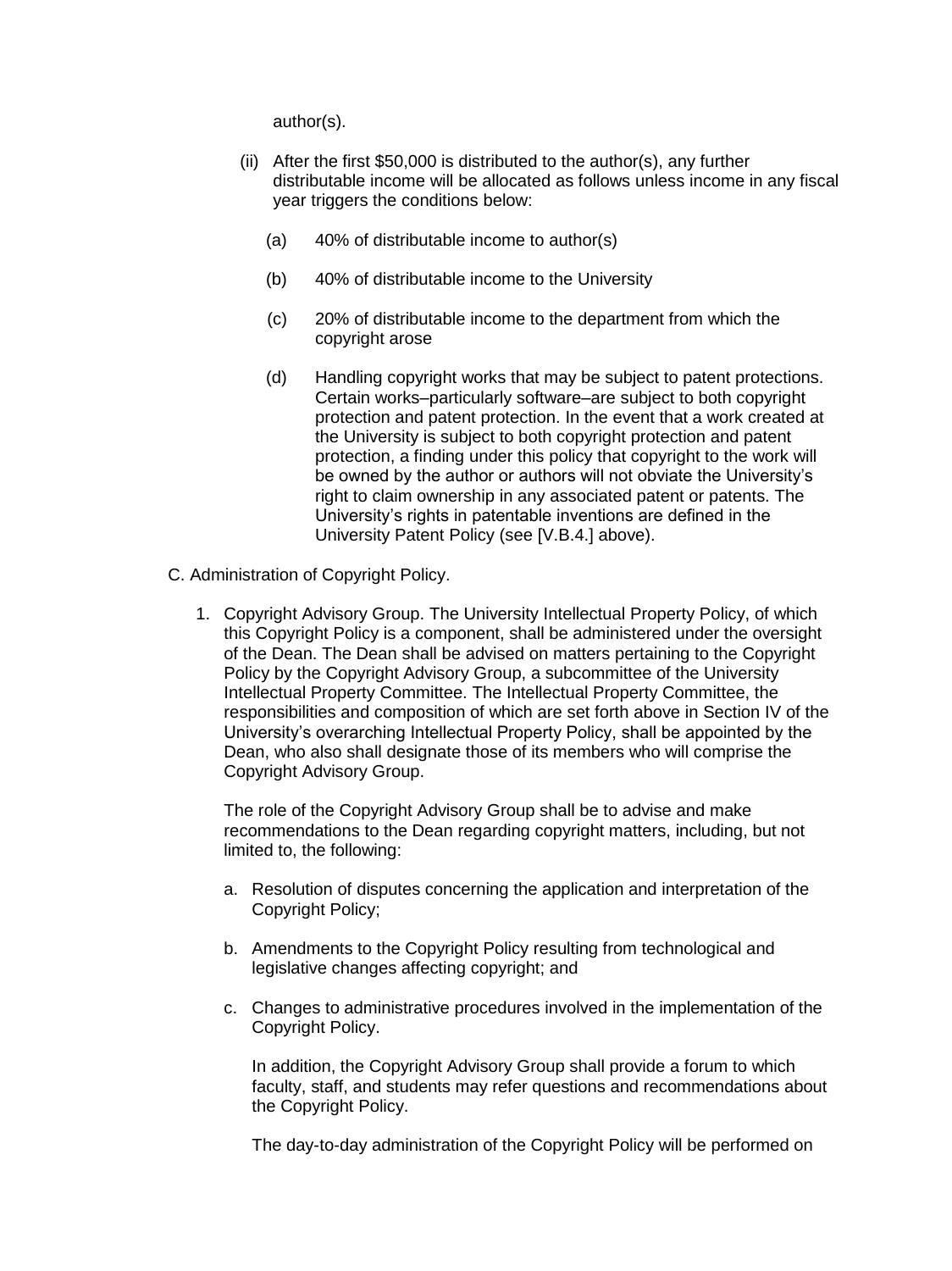behalf of the University by the Dean.

Appeal process. Within 14 calendar days of the Copyright Advisory Group's decision, any University faculty member, staff member, postdoctoral scholar, or student who believes he or she is adversely affected by any action or non-action of the Copyright Advisory Group pursuant to the Copyright Policy may request in writing the Group reconsider such action or non-action in writing to the Dean, who shall consult with the Copyright Advisory Group in considering the request for reconsideration. The resulting decision of the Dean may be appealed in writing to the President of the University within 10 calendar days of the Dean's decision. Where the action or non-action forming the basis for the dispute is that of the Dean rather than the Copyright Advisory Group, appeal may be made in writing directly to the President of the University.

The foregoing process does not preclude the use of either informal means to resolve the dispute or applicable grievance procedures normally available to the individual based on his or her University status.

- D. Examples. The following examples illustrate how the policy would apply to specific situations and are accompanied by references to the governing policy sections.
	- 1. Case C1: Faculty member A writes an article using a computer and supplies provided by the University. Copyright in the article belongs to A. Faculty member A may choose to assign ownership of this copyright to a journal as part of a publication agreement without institutional involvement. [VI.B.2.a]
	- 2. Case C2: Faculty member B creates a painting using supplies and facilities of the University customarily provided to other faculty members in the unit. Copyright in the painting belongs to B. [VI.B.2.a] Two years later, B sells the painting for \$400. Faculty member B has no obligation to share the proceeds of the painting sale with the University.
	- 3. Case C3: Music faculty member C writes several songs which she proceeds to record on Compact Disc and subsequently markets. In the preparation of the CD, C sought the help of the University and received a \$4,000 grant for the specific purpose of funding studio time and associate equipment rental for making the CD. Faculty C retains the music authorship. [VI.B.2.a.] The University may determine that it has rights by assignment of ownership in the CD. [VI.B.2.a.(v.)]
		- a. The CD is marketed and generates \$60,000 in royalties in the first year. If the grant was an internal competitive research grant, Faculty C would retain all rights to the CD and collect all royalties.
		- b. The CD is marketed and generates \$60,000 in royalties in the first year. If the grant was from internal discretionary funds or the University provides significant use of University resources, the University may determine that it has rights by assignment of ownership in the CD [VI.B.2.a.(v.)] and the first call on royalty income would be \$4,000 to defray the investment costs. The next \$50,000 would go to the author, and remaining royalties would be divided according to policy.
	- 4. Case C4: Graduate student D writes a dissertation while serving as a University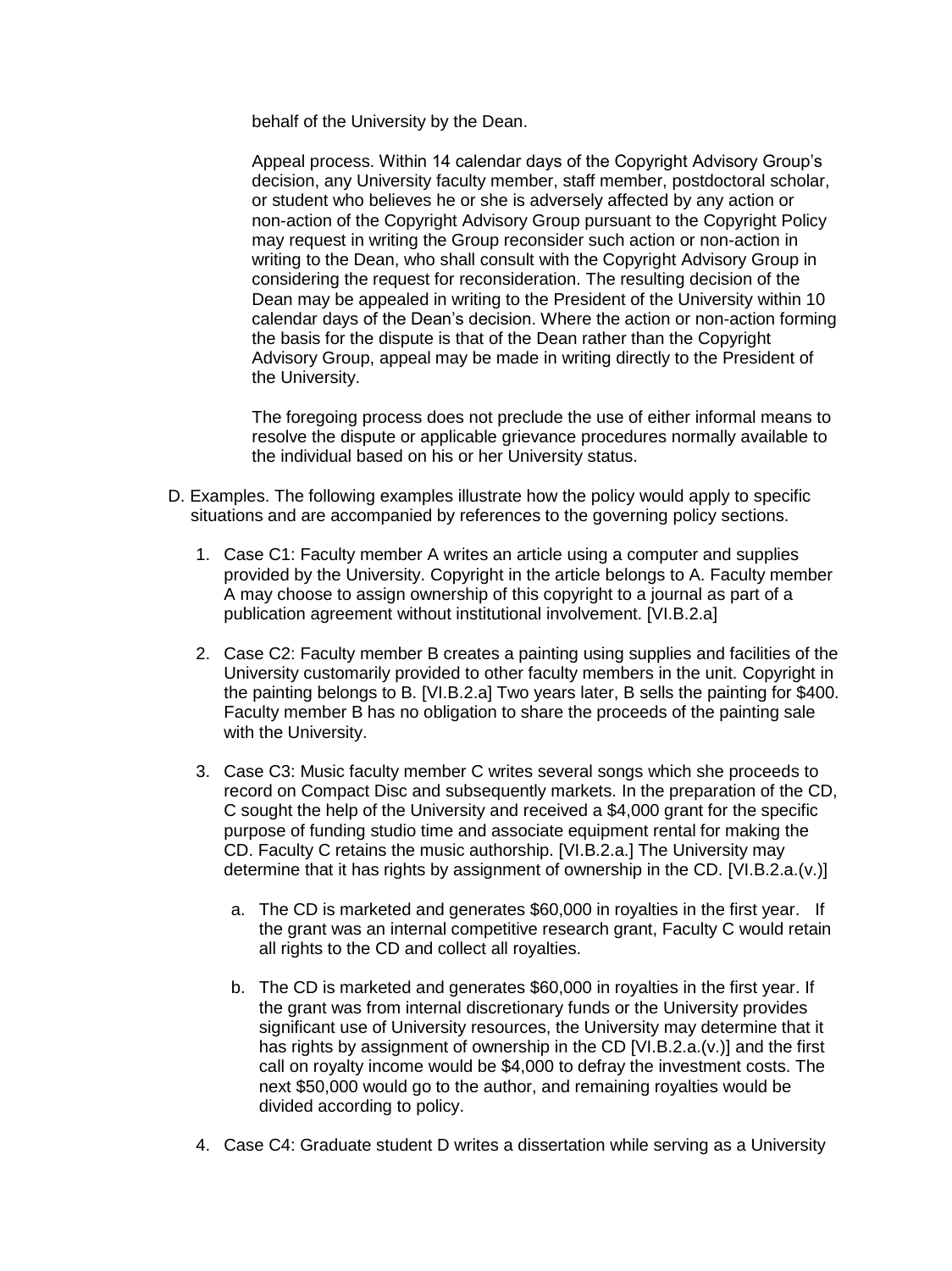research assistant. The student owns the copyright in the dissertation since it is an academic requirement, but the supervising University faculty member has a license to use research product and student must show joint authorship if published in a scholarly journal. [VI.B.2.a]

- 5. Case C5: Staff member E, a nurse, writes a novel at home. Copyright in the novel is owned by E since the work was not created within the scope of University employment. [VI.B.2.a]
- 6. Case C6: Staff member F, a senior research associate, writes a journal article based on original research conceived by and conducted by F. F owns the copyright in the journal article since it is a scholarly work and is not a specified outcome of F's employment by the University. [VI.B.2.a and VI.B.2.b]
- 7. Case C7: The Department Head of an academic department asks faculty colleague G to write a summary of the department's history for inclusion in the University's *General Catalog.* G agrees to do so. Copyright of the summary history belongs to the University since it is a specific work created as a consequence of an agreement between faculty member G and a colleague acting on behalf of the institution. [VI.B.2.b.(i)]
- 8. Case C8: The University employs a recently retired administrator H to have her write a history of the University which is to be published. The University owns the copyright and receives any royalties of sales of this history subject to any portion of the agreement with H that would dictate a split of royalties. [VI.B.2.b.(i)]
- 9. Case C9: Faculty member I drafts a departmental self-study for the University as part of an academic review of his department at the University. Copyright of the self-study belongs to the University since I created it while carrying out an administrative assignment from the University. [VI.B.2.b.(ii)]
- 10. Case C10: For a number of years, faculty member J worked collaboratively with faculty and staff colleagues to develop successive versions of software designed to control a research apparatus in J's laboratory. Over the years, the various collaborators did not document their individual contributions to the software and memory of any specific individual contributions to the earlier work has faded. Copyright of the current version of the software belongs to the University since any assessment of individual copyright ownership of the current software would be impractical and could result in an unfair determination. The failure to document individual contributions would not, itself, generate institutional ownership, but in this instance documenting the contributions might have made recovery of forgotten facts easier. [VI.B.2.b.(iii)]
- 11. Case C11: Faculty researcher K is principal investigator on an institutional contract with an agency of the state. The contract is for the creation of teaching materials for the on-the-job training of social workers employed by the state government. The terms of the contract provide that the state will have an option to license the county government, or to other states and agencies. While K may be the owner of the copyright in the software under copyright law, K has the obligation to assign this ownership to the institution so that the University may meet the contractual requirement to offer the grantee their right to distribute the work. Even though K is the principal investigator (PI) on the original contract proposal, grants and contracts are awarded to the University and not to the PI.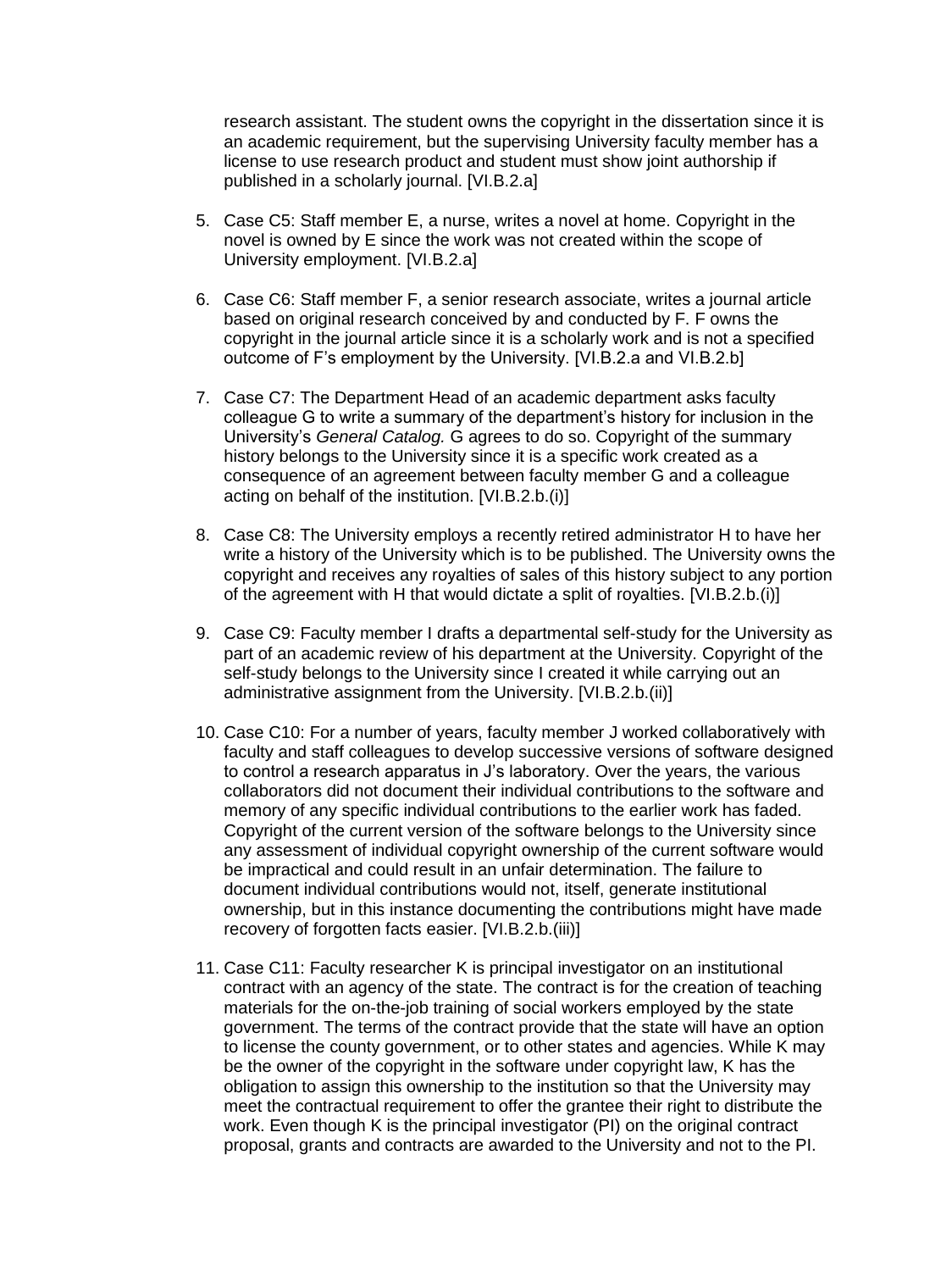[VI.B.2.b.(iv)]

- 12. Case C12: Faculty researcher L is principal investigator on a federal grant that provides significant funding to meet the proposed objective of development of a particular piece of medical imaging software. The terms of the federal award neither compel nor empower the University to take ownership of the copyright in the resultant software. Even so, the University has a policy-based opportunity to require L to assign copyright ownership in the software to the institution since use of the grant funds constitutes "significant use of University resources." In assessing its rights to request assignment of a copyright because of the use of grant funds, the University will consider requesting assignment only of copyrights to works specified as objectives of the grant-funded work. In this example, the University would not seek ownership of the copyright in other related works such as journal articles, monographs, or textbooks that may arise from the grant funding since these works are not commonly construed as identified objectives of the grant. To avoid any dispute, faculty member L should work with the Dean prior to distribution of any grant funds to lay the groundwork for the future resolution of any potential conflicting copyright claims. [VI.B.2.b.(v)]
- 13. Case C13: Faculty member M is principal investigator of a grant that provides faculty member F with travel funds to visit a library in a foreign country so that F can do research. Later F produces an article based upon this research. Even though faculty member F's efforts were supported by a grant, the copyright belongs to F. Even if preparation of a publication is a specified objective of a grant, the University will not seek assignment of the copyright in that work. [VI.B.2.a]
- 14. Case C14: Faculty member N begins to create a copyrightable web-based work that will help high school students select a college. After three months, N realizes that the work cannot be completed without substantial use of University staff computer experts. N requests and receives permission to have access to this expertise. Faculty member N would have been entitled to the copyright in work under this policy if there had been no infusion of substantial resources. However, because of the infusion of University resources, the University may have a claim. Faculty member N should consult with the Dean at the time assistance is requested to lay the groundwork for the future resolution of any potential conflicting copyright claims. [VI.B.2.b.(v)]
- 15. Case C15: A professional staff writer, O, at the University prepares original text for a brochure describing research in a college. Even though O prepared original text, the University owns the copyright in the brochure material since it is a reasonably expected product of O's employment. [VI.B.2.b.(v)]
- 16. Case C16: Undergraduate student P is an hourly-wage, graphics designer in a University unit. In the course of this work, P prepares a poster for an institutional lecture series. Even though P is a student, the University owns the copyright in the poster design since it was prepared as a consequence of P's employment by the institution and not as part of P's educational pursuits. [VI.B.2.b.(v)]
- 17. Case C17: Faculty Q receives a faculty research grant of \$6,000 that allows her to travel to several major libraries for researching a segment of Civil War history. Eventually, Q uses the material gained from this research in the preparation and subsequent publication of a monograph published by Academic Press at no